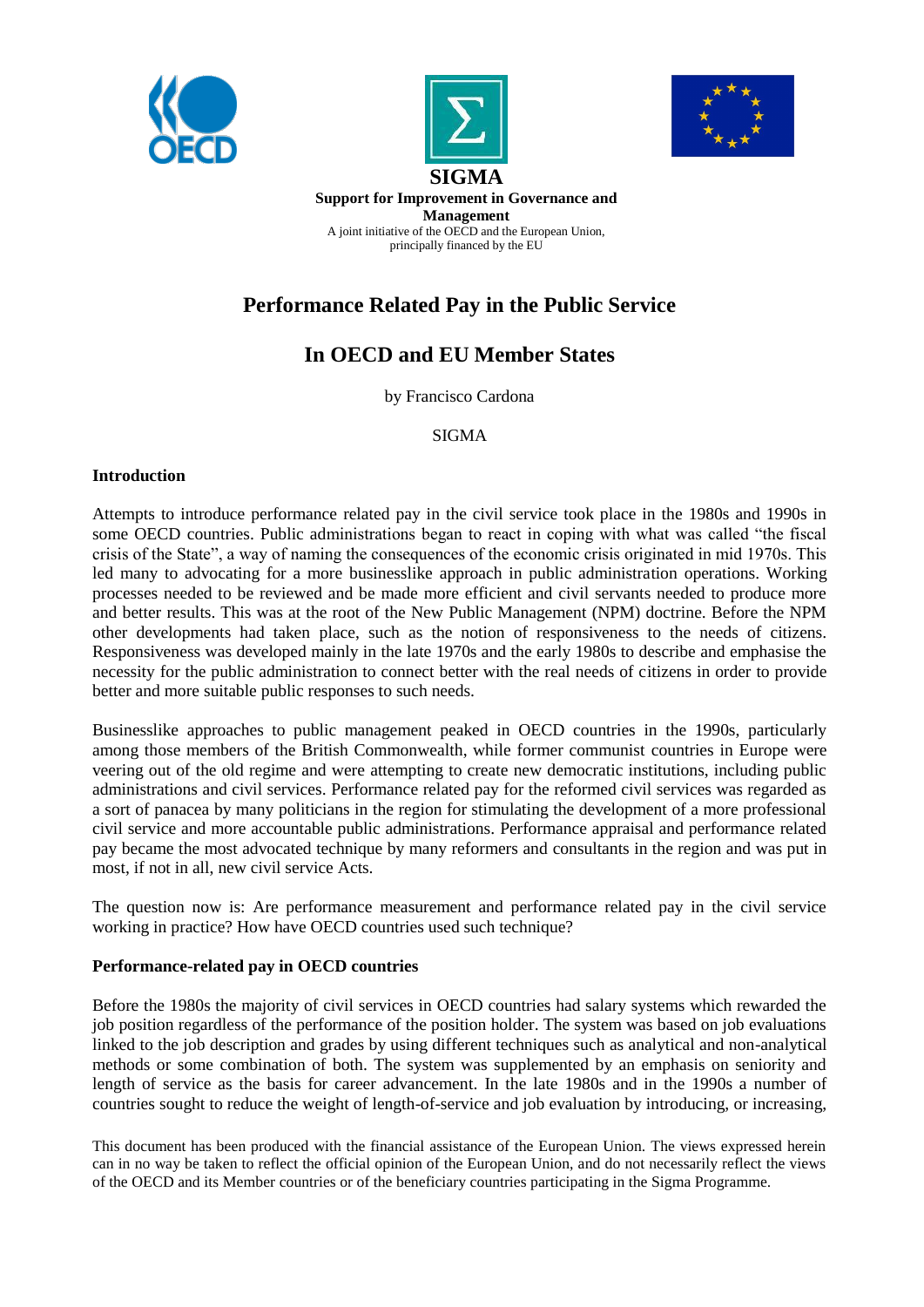the importance in pay of the element of individual or group performance. There was a tendency to change payment systems in some OECD countries during the 1990s through experimenting with performancerelated pay. At the forefront of adopting various types of performance-related pay schemes were the Netherlands, New Zealand and the United Kingdom. Austria, Australia, Denmark, Finland, France, Germany, Norway and Spain have also made some moves in that direction. For a long time, Canada and the United States have had performance-related pay for senior public service officials and middle managers. The results of these reforms can be better viewed by distinguishing between managerial and non-managerial positions in the civil service.

#### *Performance-related pay for managerial positions*

Countries with a significant element of performance-related pay for senior and middle public service managers include Australia, Canada, Denmark, Ireland, the Netherlands, New Zealand, the United Kingdom and the United States. Performance-related pay for managerial positions has been used mostly as a way to fill the gap between salaries of managers in the public service and those in the private sector in order to attract and retain private sector managers into the public administration to help build up a business like public administration. However, this has created problems of internal compatibility and triggered pressures for internal equalisation of salaries. There is no conclusive empirical evidence that such an approach has effectively helped to improve motivation and performance within the public service. No link has been found between performance-related pay for managers and improvements in organisational performance. Most accounts from OECD countries using performance-related pay for public service managers hint at the conclusion that the technique has been useful only in overcoming labour market pressures derived from the competing private sector rather than to reward actual outstanding achievements.

#### *Performance-related pay for non-managerial positions*

There is relatively little evaluation of the introduction of performance-related pay for non-managerial positions within the civil service. The majority of evaluations refer to Australia, United Kingdom and the United States. On the whole, the results have highlighted a number of weaknesses of existing schemes, and despite the attractiveness of the principle of rewarding good performance, in practice the schemes so far have had, at best, only limited success. For example, evaluations of the Performance Management and Recognition System (PMRS) established in 1984 in the United States and discontinued in 1993 as well as the evaluation of the United Kingdom Inland Revenue Service Scheme concluded that the majority of employees were almost never given less than satisfactory performance ratings. Given the fact that only those achieving outstanding performance were entitled to the bonus of pay per performance, it meant that in practice few employees obtained the bonus, while the majority, albeit performing satisfactorily, were not entitled to such bonus. The majority of staff found these schemes de-motivating, causing jealousies and leading staff to question and de-legitimise the established appraisal system. The managers who administered the appraisal also thought that performance-related pay had not improved motivation of their staff. These somewhat disappointing results were consistent with similar evaluations made in Australia.

### *Side effects of performance related pay*

One of the major problems with performance-related pay systems in the public service, and this is true also for almost all incentive payment schemes, is that they tend to produce an escalation of performance ratings and payments and consequently increases in personnel costs, even if there are formal payment ceilings set. Effectively, under pressure to retain staff or to enlist extra staff needed to overcome internal bottlenecks managers tend to award better ratings and better pay to staff sometimes in an indiscriminate way. This leads staff and their unions to see performance-related pay as a negotiable part of the salary, with effort being withheld unless performance-related pay is awarded.

Another major problem of performance-related pay is associated with the fact that no performance appraisal scheme can be fully objective, as by definition all of them have a strong subjective judgement component. In the public service this can lead to trespass the tiny line separating subjectivity from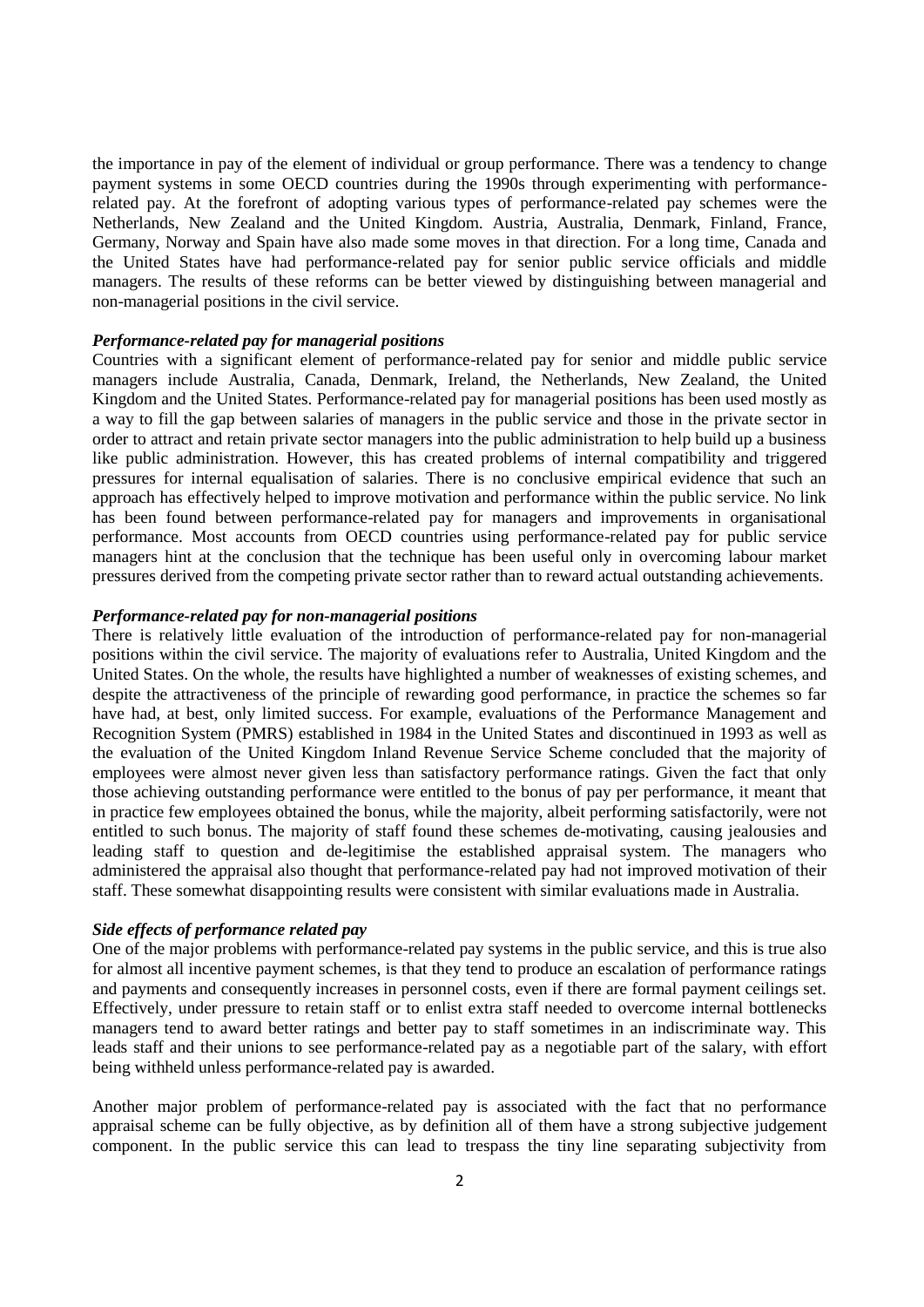arbitrariness. If staff and the public perceive arbitrariness in public administration, this has devastating effects on the legitimacy of public institutions in the eyes of the staff and the public altogether.

Theoretically it is arguable that increases in salary costs produced by pay-per-performance schemes could be funded or even offset by increased productivity, as happens in some industries in the private sector. However, the measurement of productivity in the public service poses many problems. Not all activities the public service does are measurable. In some public administration areas, however, quantitative targets and benchmarks are already established and can be measured. In some countries some agency-level productivity bargaining arrangements are being put in place (e.g. Australia, UK) while recognising the important differences in the capacity of different agencies to generate the productivity-based savings necessary to fund performance-related pay. Another attempted solution has been to impose the requirement that performance-related pay should be cost-neutral, which demands careful and sophisticated management to ensure that service standards to citizens are not reduced.

One conclusion from the experience of OECD countries with performance-related pay is that the technique is functioning well in none of these countries" public services. In addition, it has created side effects that are difficult to deal with. In order to address the political urges to introduce performance-related pay, personnel administration and management in these countries have grown sophisticated and bureaucratic requirements have increased in order to keep the pay-per-performance schemes under control.

In May 2002, the conclusions were presented of a report<sup>1</sup> surveying systems of productivity-linked remuneration in EU Member States. The main conclusions were that:

- Performance-related pay systems are costly and time-consuming to implement.
- In many cases such systems are only applicable at senior levels.

 $\overline{a}$ 

- Discretion of managers is confined to issues such as measurement of performance and distribution of the small pool of money available for performance-related pay.
- Some systems have been introduced as pilot projects with a view to wider application at a later date, but in absence of rigorous analyses of the effects of the pilot projects it is not clear how wider application could be introduced.
- Almost none of the current schemes addresses the issue of underperformance (no punishment for failure to deliver). • Measurement of performance, particularly in areas where there are no obvious quantifiable outputs, is a very difficult issue.
- No evidence has been found that performance-related pay schemes have contributed to an improvement in performance, in human resource management or in the quality of the service delivered.
- Additional remuneration was not a significant motivator for the employees concerned.
- The regular, annual or more frequent, formalised discussions between managers and employees on performance, targets and progress achieved have positive effects on motivation (recognition of the contribution of an individual to the organisational performance)

<sup>&</sup>lt;sup>1</sup> "Survey for the 38th Meeting of the Directors-General of the Public Service of the Member States of the European Union (La Rioja, Spain, 28-29 May 2002): Comparative Survey of the Systems of Productivity-linked Remuneration that are Employed in the Civil Services of the Member States of the European Union (Performance Related Pay)". European Institute of Public Administration, Maastricht, Spring 2002. Responsible for the survey: Seán Fitzpatrick.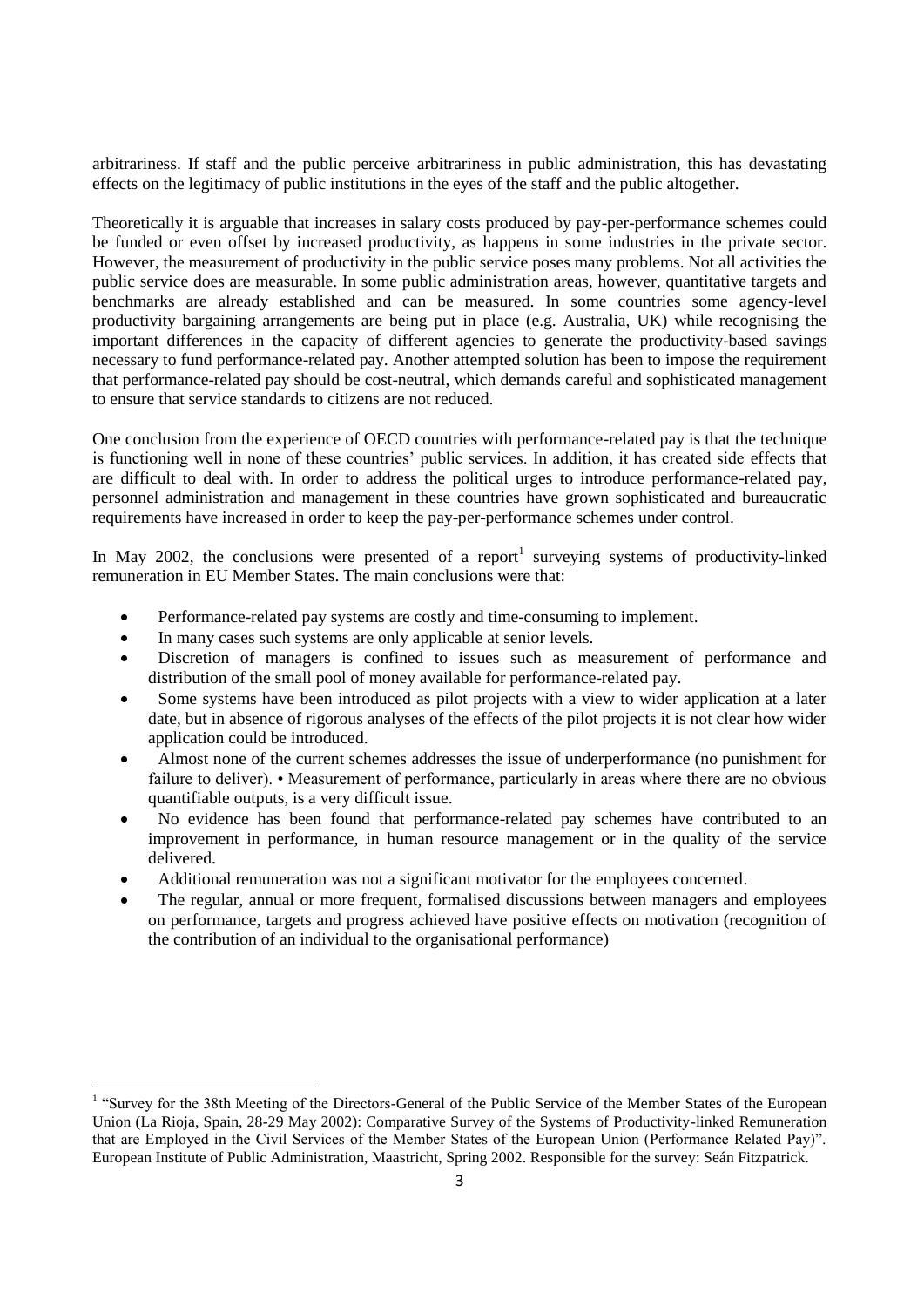#### **Performance appraisal and performance-related pay**

The fact that the experience with performance-related pay in the public services has not been satisfactory should not lead to the conclusion that there is an inherent impossibility of keeping civil servants accountable for their performance. What perhaps has been a mistake is the somewhat blind importation to the public service of techniques developed in the early 20th Century in mass-production industrial settings.

What has been a problem in public administrations under fiscal pressures has been the weak performance culture existing in many public services and the lack of managerial sensibility for achieving more and better results from public resources. The solution for this shortcoming does not consist of introducing performance-related pay in the public service, but just making small steps towards developing a more results and performance oriented administrative culture.

In late 1990s and early 2000s a trend is observable in many OECD countries towards a more comprehensive approach to the problem. This has been labelled as Performance Management, which implies much more than the mere introduction of performance-related pay. It is too early to say whether or not this approach is working well. Performance management systems are aimed at linking the management of people with institutional goals and strategies. In practice, countries that have attempted to establish performance management systems (e.g. New Zealand, Australia, Canada, United Kingdom and the United States) have found it difficult to achieve a working linkage between individual, unit and institution targetsetting. In these countries there is little evidence that departments and agencies are using performancerelated pay to implement their institutional strategies or to shape a performance culture in their organisations. The view is gaining momentum that attempting to develop highly formalised performance management techniques is inimical to a transparent and democratic public service culture.

One of the main difficulties occurs when it comes to measuring performance. Performance indicators are old practices in public organisations, but have extensively developed in the last two decades. Many National Audit Offices have extended their remit beyond regularity and legality issues to embrace more sophisticated concepts of efficiency, effectiveness and service quality in what has come to be called "performance audit". The more ambitious uses of performance indicators have taken place in Anglo-Saxon countries where managers" discretion plays a larger part. This is less so in administrative law systems, where administrative behaviour is more inspired by laws and regulations than by performance indicators and where managers" discretion is more constrained by procedural rules. The attempts to introduce a performance culture in both types of countries have been controversial and have produced meagre results.

Performance management needs to be based on strategic management according to which goals and results are established in a consistent way during the political, policy-making and managerial processes. But the introduction of strategic management in public organisations is difficult because of the fact that strategy and strategic management do not have the same meaning for politicians and for managers. For example, performance-based budgets are a rational approach to link results and resources. However, the economic rational logic behind performance-based budgets is different from the political logic and these two logics do not necessarily converge. A strict economic logic does not represent the ultimate rationale behind public decisions. Political compromises can leave objectives, goals and results somewhat ambiguous and inconclusive. Political goals and organisational objectives are not easy to reconcile. Strategic management schemes have been introduced in Australia, Canada, Finland (Strategy Portfolio scheme, 1995-1999), New Zealand (Strategic Results Areas and Key Results Areas schemes), United Kingdom (New Strategic Approach for Public Spending of 1998), and the United States (Government Performance and Results Act of 1993- GPRA). Performance-based pay sounds appealing as a rational means to promote good performance by civil servants, but we have shown how problematic it is in practice.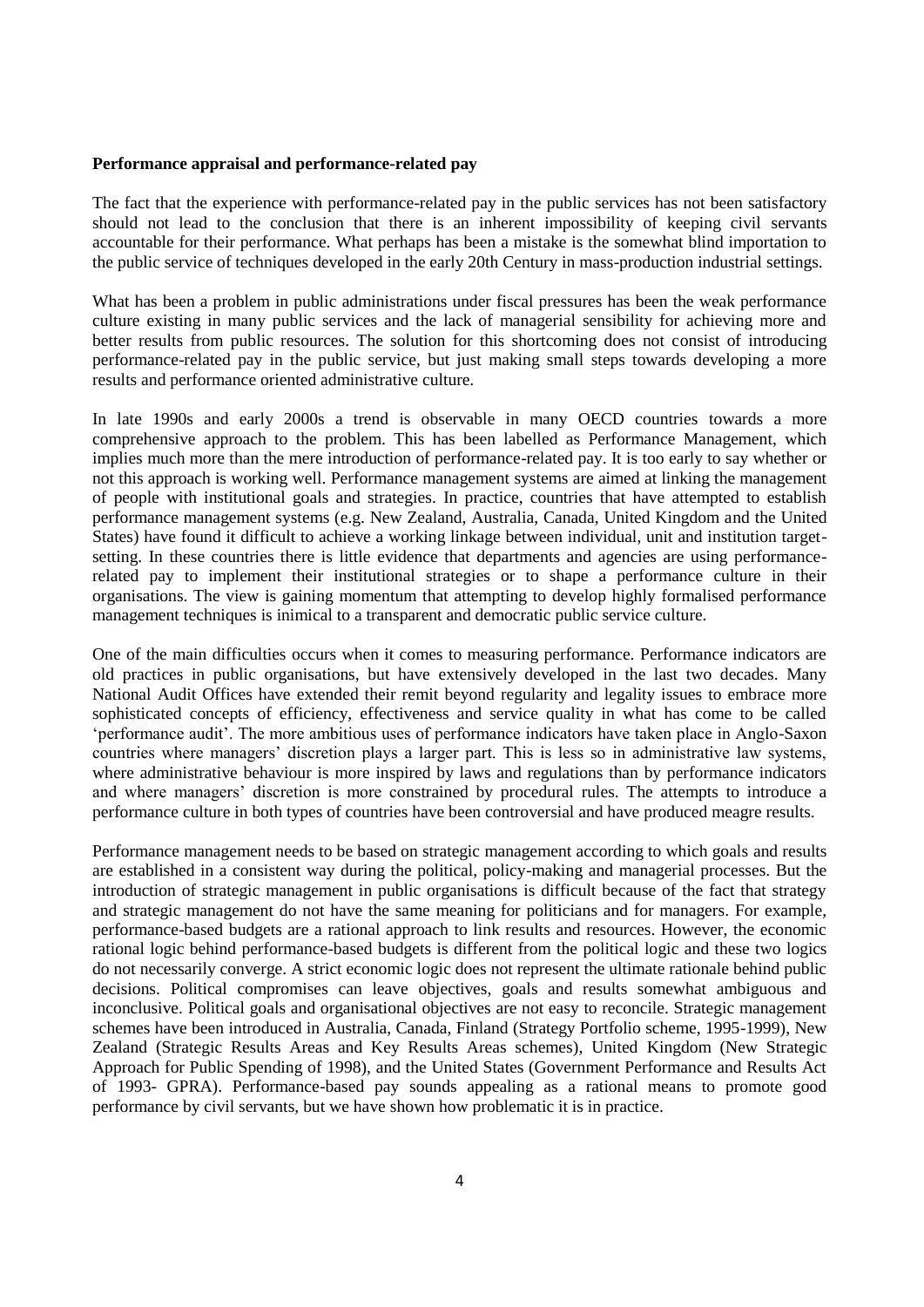In the end, as Pollit and Bouckaert  $(2000, \text{ page } 120)^2$  point out "the fundamental difficulties in assessing most, if not all of these strategic initiatives are those of determining how far (if at all) the quality of toplevel decision-making is improved, and whether the new decision procedures ultimately lead to more efficiently produced outputs and/or substantively better outcomes".

If one looks at the experience of non-OECD countries around the world, it is worth quoting Salvatore Schiavo-Campo<sup>3</sup>: "...A word of caution about 'performance pay' is in order here. It is intuitively appealing to link bonuses to yearly performance in terms of specific output measures. However, the facts show that bonus schemes have been only marginally effective in improving performance, even in the private sector and especially in the public sector, where outputs are difficult to quantify. Performance pay schemes may also introduce an element of political control over a career civil service…Even if such schemes are fairly administered, it is next to impossible to prevent the perception of favouritism".

A research paper by the World Bank (2003) on elements influencing better performance in public administration concluded that 1) Building a meritocratic civil service is of universal value for performance; 2) a well functioning system of administrative procedures lays the foundation for meritocracy; 3) Performance management systems demonstrated remarkably little influence on anything and in some cases produced negative effects. The Bank concludes that "strengthening of both meritocratic civil service management systems and administrative systems (administrative procedures) should precede extensive efforts to build performance management systems"<sup>4</sup>.

A 2005 study by the OECD<sup>5</sup> concludes that performance related pay has little or no effect on increasing the motivation of civil servants. However, it can be a powerful instrument in the hands of managers and politicians to assert their power in pushing forward reforms or in achieving other policy goals.

### **What can be done?**

Perhaps it is necessary to recall the basic aim of any performance management and performance appraisal systems in public service. These systems and techniques make sense only if the aim is to increase and ameliorate the accountability of public officials and the performance of public institutions. This suggests that clear links should be visible between the technique and a more general change management process, which would ideally include the reshaping of the public human resource policy in a country, by keeping basic public service and public administration values intact or reinforced: predictability, regularity, legal certainty, fairness, etc.

Taking stock of the somewhat disappointing experience of OECD member countries with performancerelated pay after some 20-years experience and the still unseen results of performance management may lead to questioning whether it is worthwhile to make an effort to improve performance in the public service. This question is of particular relevance for countries in Eastern Europe trying to build new civil service systems. The politicians' temptation to blame civil servants for everything bad is higher in Eastern Europe than it was during the NPM years in Western Europe and other non-European OECD countries. In eastern European countries most politicians and civil servants are undergoing their own personal transformation from communist to non-communist thinking. Misgivings between elected politicians and

<sup>&</sup>lt;sup>2</sup> Pollit, Christopher and Bouckaert, Geert: "Public Management Reform. A Comparative Analysis". Oxford University Press. Oxford, 2000. This is a comparative study on ten OECD countries

<sup>3</sup> Schiavo-Campo, Salvatore: "Reforming the Civil Service" in Finance & Development, Vol. 33, No.3, September 1996, pages 10-13. Finance & Development is a quarterly publication of the International Monetary Fund and the World Bank.

<sup>4</sup> World Bank: "Understanding Public Sector Performance in Transition Countries- An Empirical Contribution". June 30, 2003. Page 38-39.

<sup>5</sup> OCDE 2005: Performance-Related Pay Policies for Government Employees. OECD Publishing, Paris, 2005.